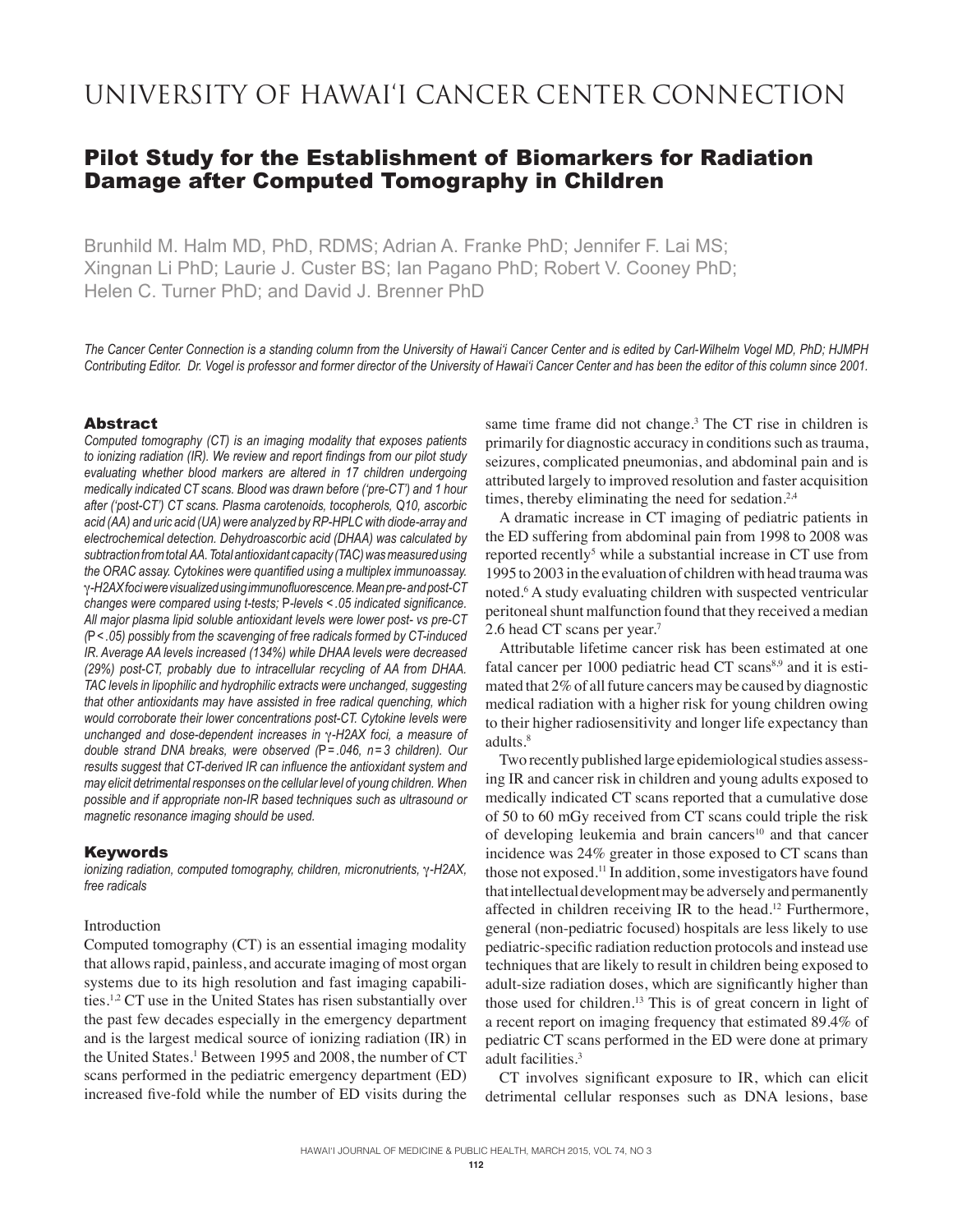damage, and protein cross-links, all of which can significantly increase the risk of developing cancer.<sup>1,14</sup> DNA double strand breaks (DSBs), the principle DNA cytotoxic lesion, can induce the phosphorylation of the core histone variant H2AX (to  $\gamma$ -H2AX)<sup>15-17</sup> and the ensuing formation of  $\gamma$ -H2AX clusters (foci) that occurs at sites of  $DNA DSBs<sup>18-20</sup>$  with one focus indicating one DNA DSB.15,21

Carotenoids, tocopherols, and retinol are lipid-phase micronutrients (LPM) that function as important antioxidants to reduce oxidative stress and/or prevents oxidative damage.22-27 Coenzyme Q10 (Q10) is a LPM that functions as an electron/proton carrier during cellular respiration.28,29 Ubiquinol-10 (UL10) is the chemically reduced form of Q10 and has been shown to function as a free radical scavenger that protects against cellular oxidative injury and stress<sup>29</sup> and minimizes damage to low-density lipoproteins *in vitro* by dehydrogenation to ubiquinone-10 (UN10).30 Thus, the UL10/UN10 and UN10/TQ10 ratios have been postulated as useful measures of oxidative damage.<sup>31-34</sup> Vitamin C (L-ascorbic acid) is a hydrophilic antioxidant that protects against free radical damage<sup>35</sup> by scavenging various reactive oxygen and nitrogen species.36

Cytokines are signaling molecules released by cells in response to noxious stimuli and act as intercellular mediators by binding to specific receptors.37,38 Cytokines can be induced after radia-

tion exposure and may have important regulatory roles during recovery after exposure (reviewed in<sup>39,40</sup>).

Here we review our previous results and report our new findings from a pilot study that aimed to evaluate whether the following compounds are altered in young children undergoing CT scans: plasma antioxidants (tocopherols, carotenoids, coenzyme  $Q10$ ;<sup>41</sup> plasma redox status (UL10/UN10, ascorbic acid (AA) and dehydroascorbic acid (DHAA)/total AA); total antioxidant capacity (TAC), DNA DSBs ( $\gamma$ -H2AX foci);,<sup>42</sup> and levels of 10 pro- and/or anti-inflammatory cytokines.

## Methods

*Patient Recruitment.*Seventeen pediatric patients (0.25-6 years old) undergoing medically indicated CT scans were enrolled in the emergency or radiology department at Kapi'olani Medical Center for Women and Children (Honolulu, Hawai'i) after receiving signed consent from their legal guardian. Blood draw times, CT scan times, and CT doses were documented. The Western Institutional Review Board, University of Hawai'i Committee on Human Services, and Columbia University Institutional Review Board approved this pilot study.

*CT Parameters and Radiation History* of each child expressed as dose in relative numbers were described previously (Table 1).<sup>41,42</sup>

| Table 1. Demographics of Study Participants |        |                |                |         |                       |                                   |                       |         |                 |                             |                                                           |
|---------------------------------------------|--------|----------------|----------------|---------|-----------------------|-----------------------------------|-----------------------|---------|-----------------|-----------------------------|-----------------------------------------------------------|
| <b>Patient ID</b>                           | Gender | Height<br>(cm) | Weight<br>(kg) | Age (m) | CT dose<br>$(mGy-cm)$ | <b>Effective</b><br>dose<br>(mSv) | <b>CT</b><br>location | CT type | Contrast<br>use | Multi-<br>vitamin<br>Intake | Radiation<br>history<br>(dose in<br>relative<br>numbers)* |
| $\mathbf{1}$                                | M      | 88.2           | 11.9           | 24      | 372.85                | 2.50                              | Head                  | Axial   | no              | yes                         | 0.02                                                      |
| $\overline{2}$                              | M      | 84.0           | 9.8            | 14      | 372.85                | 2.50                              | Head                  | Axial   | no              | no                          | 0.50                                                      |
| 3                                           | M      | 99.0           | 14.5           | 24      | 376.58                | 11.30                             | Abdomen               | Helical | yes             | no                          | 1.02                                                      |
| $\overline{4}$                              | M      | 95.0           | 13.9           | 36      | 147.37                | 4.42                              | Abdomen-<br>Pelvis    | Helical | yes             | no                          | 0.01                                                      |
| 5                                           | M      | 118.0          | 28.0           | 60      | 104.13                | 2.08                              | Abdomen-<br>Pelvis    | Helical | yes             | no                          | 0.05                                                      |
| 6                                           | F      | 96.0           | 14.0           | 36      | 340.89                | 2.28                              | Head                  | Axial   | no              | yes                         | 0.02                                                      |
| $\overline{7}$                              | M      | 65.0           | 12.0           | 17      | 310.71                | 2.08                              | Head                  | Axial   | no              | no                          | 2.53                                                      |
| 8                                           | M      | 123.0          | 40.6           | 72      | 355.10                | 1.42                              | Orbitis               | Axial   | yes             | no                          | 2.05                                                      |
| 9                                           | F      | 118.0          | 20.0           | 60      | 195.30                | 0.78                              | Orbitis               | Axial   | yes             | yes                         | 0.00                                                      |
| 10                                          | F      | 102.0          | 14.7           | 48      | 426.12                | 2.86                              | Head                  | Axial   | no              | yes                         | 4.37                                                      |
| 11                                          | M      | 105.0          | 15.5           | 48      | 426.12                | 2.86                              | Head                  | Axial   | no              | yes                         | 0.02                                                      |
| 12                                          | M      | 102.0          | 18.6           | 72      | 525.55                | 2.10                              | Head                  | Axial   | no              | no                          | 14.12                                                     |
| 13                                          | M      | 112.0          | 19.0           | 48      | 236.14                | 6.14                              | Mastoid<br>bone       | Axial   | yes             | no                          | 1.00                                                      |
| 14                                          | F      | 114.0          | 18.7           | 48      | 106.48                | 1.28                              | Chest                 | Helical | yes             | no                          | 0.05                                                      |
| 15                                          | M      | 65.0           | 7.1            | 3       | 92.46                 | 1.57                              | Neck                  | Helical | yes             | no                          | 0.03                                                      |
| 16                                          | M      | 92.0           | 12.1           | 21      | 426.12                | 2.86                              | Head                  | Axial   | no              | yes                         | 1.01                                                      |
| 17                                          | M      | 68.0           | 11.2           | 15      | 340.89                | 2.28                              | Head                  | Axial   | no              | yes                         | 0.00                                                      |

\*each head, chest, abdominal CT is 1.0 unit and pelvis 5.0 units, chest X-ray 0.01 units (posterio anterior) and 0.02 units (lateral), abdominal or plevic X-ray 0.35 units. from Ref: Mettler FA Radiology 2008: 248(1), 254-263; Valentin, J Ann ICRP 2007:37(1),1-79; American Nuclear Society Radiation Dose Chart available at: http://www.ans.org/pi/ resources/dosechart/. Published 2012, accessed July 2, 2012. Table re-used with permission from Halm, 2014.41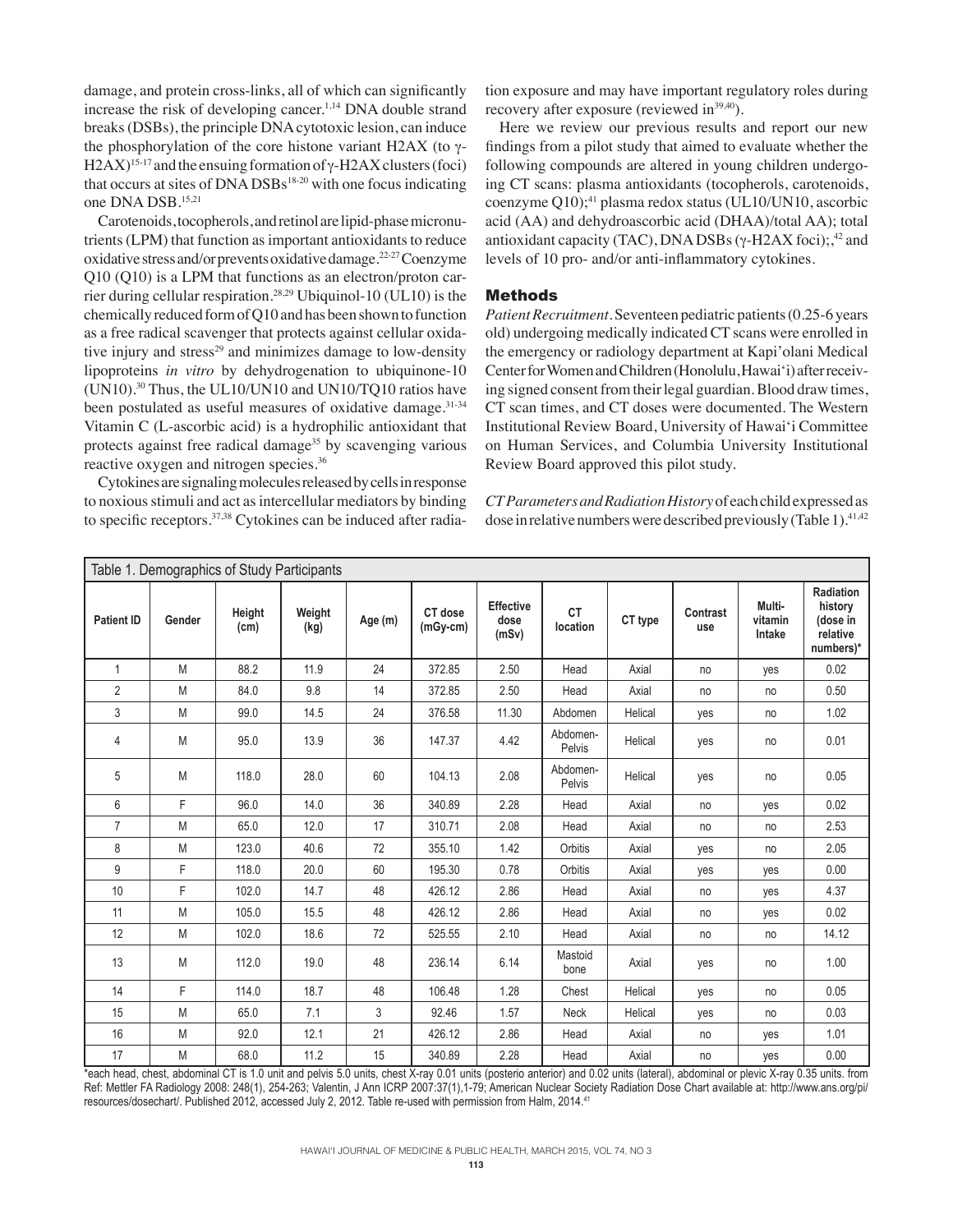*Sample Collection and Processing.*Peripheral whole blood was drawn by venipuncture into sodium heparin vacutainer® tubes (2.5 – 4.0 mL) from each child immediately before ('pre-CT') and one hour after ('post-CT') their scheduled CT exams as previously reported.41,42

*Chemicals and reagents* used were reported previously.<sup>41,42</sup> Randomly methylated beta-cyclodextrin (Trappsol) was purchased from Cyclodextrin Technologies Development Inc. (High Springs, FL)

*Extraction and analyses of UL10, UN10, carotenoids, tocopherols, and retinol* was performed using our well established HPLC assay with minor modifications <sup>30,43</sup> as previously described.<sup>41</sup>

*Quantitative determination of Cytokines.* Concentrations of plasma cytokines (IL-1 $\beta$ , IL-2, IL-4, IL-5, IL-6, IL-8, IL-10,  $GM-CSF$ , IFN- $\gamma$  and TNF- $\alpha$ ) were assayed using an ultrasensitive multiplex immunoassay (Invitrogen, Camarillo, CA) per manufacturer's instructions with slight reductions in sample and reagent volumes to maximize sensitivity and minimize interferences. Median fluorescent intensities of each cytokine were obtained using the Luminex® 200TM dual-laser based fluorescent analyzer (Luminex Corp., Austin, TX) and quantified against a standard curve using GraphPad Prism 5 software (La Jolla, CA). Plasma and quality control samples were kept at -80°C, thawed immediately before use, and measured in duplicate on a 96-well magnetic plate.

*Analysis of total and native AA and DHA.* Total and native AA and DHA were analyzed using our previous published method.<sup>44</sup> Specifically, plasma was diluted 1:1 with 10% metaphosphoric acid (MPA) immediately after centrifugation of blood then vortexed followed by centrifugation at 2500 rpm for 20 min. For the analysis of total AA concentration, DHAA was reduced to AA by mixing 50  $\mu$ L of the supernatant with 150  $\mu$ L dithiothreitol solution (0.25 g/dL in 0.1M trisodium phosphate) followed by allowing the solution to stand for 30 min at 4 $\rm ^{o}C$  before re-acidification with 25  $\mu$ L 40% MPA; the solution was subsequently mixed with 20  $\mu$ L internal standard (homogentisic acid), 10 mg/L). For native AA determinations, 50  $\mu$ L of the supernatant was mixed with 150  $\mu$ L 5% MPA, 25  $\mu$ L 5% MPA and 20  $\mu$ L HGA (10 mg/L). Two microliters were injected into an Ultra HPLC system (Model Accela; Thermo-Fisher, San Jose, CA) consisting of a Hypersil gold C18 column (2.1 x 100 mm, 2.1  $\mu$ m;) preceded by a 2.1  $\mu$ m filter (Thermo Scientific, Bellefonte, PA). The oven temperature was kept at 30°C and the auto-sampler was cooled to 10°C. Coulometric detection was performed with a Coulochem III detector and a 5100A analytical cell (ESA, Chemsford, MA) at E1=-100 mV ( $5\mu$ A) and E2 = +450 mV ( $2\mu$ A). The mobile phases consisted of A: 0.15 M monochloroacetic acid (14.1 g/L), 2 mM  $Na<sub>2</sub>$ -EDTA (0.76 g/L) 0.1 M NaOH (pH 3.0) and B: MeOH. Gradient elution was performed at a flow rate of 600  $\mu$ L/min as follows: 0-0.9 min at 3%B; 0.9-1 min linear gradient to 90%B; 1.0-2.4 min keep at 90%B; 2.4-2.5 min linear gradient to 3%B;

2.5 min-3.5 min keep at 3%B. The DHAA concentration was calculated by subtraction of the native AA concentration from the total AA level.

## **Oxygen Radical Absorbance Capacity (ORAC) assay**

*Lipophilic ORAC Assay.* Antioxidant activity was measured using the ORAC assay according to previously established protocols  $45$  with slight modifications. Briefly, 100  $\mu$ L PBSdiluted plasma (20x) was mixed with 50  $\mu$ 1 100% EtOH and 150  $\mu$ L hexane. The mixture was vortexed, left to sit for 2 min, then centrifuged at 2000 rpm for 5 min. The organic (hexane) layer was removed and the extraction was repeated. The hexane layers were combined, dried under  $N_2$  flow, then reconstituted in  $200 \mu L$  7% randomly methylated beta-cyclodextrin (RMCD) solution in acetone:water; 50:50 v/v; 20  $\mu$ L of this mix was further diluted with phosphate buffer. The final dilution of the lipophilic extract was 1:400.

*Hydrophilic ORAC Assay.* The remaining aqueous layer (from above) was mixed with 100  $\mu$ L 0.5M perchloric acid then centrifuged at 2000 x g for 10 min. 20  $\mu$ L of the supernatant was diluted with phosphate buffer. The final dilution of the hydrophilic extract was 1:200.

*Deproteinized ORAC Assay.* To 50 µL of the 20x PBS-diluted plasma (from above) was added 50  $\mu$ L 0.5M perchloric acid. The mixture was centrifuged at 2000 x g for 10 min. 20  $\mu$ L of the supernatant was diluted with phosphate buffer. The final dilution of the deproteinized plasma was 1:200.

*ORAC reagent preparation.* Trolox standard solutions were diluted in 75 mM phosphate buffer (pH 7) for the hydrophilic extracts and in 7% RMCD solution for the lipophilic extracts and prepared at concentrations ranging from 0.19 to 12.5  $\mu$ M. A stock solution (stock #1) of fluorescein (FL), used as a fluorescence probe, was made by dissolving 0.0225 g in phosphate buffer; 50  $\mu$ L of stock #1 was diluted in 10 mL phosphate buffer to make stock #2. 320  $\mu$ L of stock #2 was diluted in 20 mL phosphate buffer for a final concentration of 14  $\mu$ M (working solution). For the assays, 25  $\mu$ L of sample or standard (trolox) were added to wells of a 96-well microplate and mixed with 150  $\mu$ L FL working solution (substrate). The plate was incubated for 30 min at 37°C before addition of 25  $\mu$ LAAPH (31.7 mM) to generate a peroxy radicals and initiate the reaction. The plate was shaken for 10 seconds and the fluorescence intensity ( $\lambda_{\text{ex}}$  = 488 nm and  $\lambda_{\text{em}}$  = 515 nm) was recorded at 1-minute intervals for 60 minutes at ambient temperature (37°C) using Gemini XPC fluorescence microplate reader (Molecular Devices, LLC Sunnyvale, CA). The final ORAC values were calculated using the trapezoid method equation: (X2-X1)\*Y2+1/2(X2-X1)(Y1-Y2)+(X3-X2)\*Y3+1/2(X3-X2) (Y2-Y3)+...+(X60-X59)\*Y60+1/2(X60-X59)(Y60-Y59)

The area under the curve (AUC) of the fluorescence decay was calculated as follows:

$$
AUC = (f0 + f1 + f2...f60)/f0
$$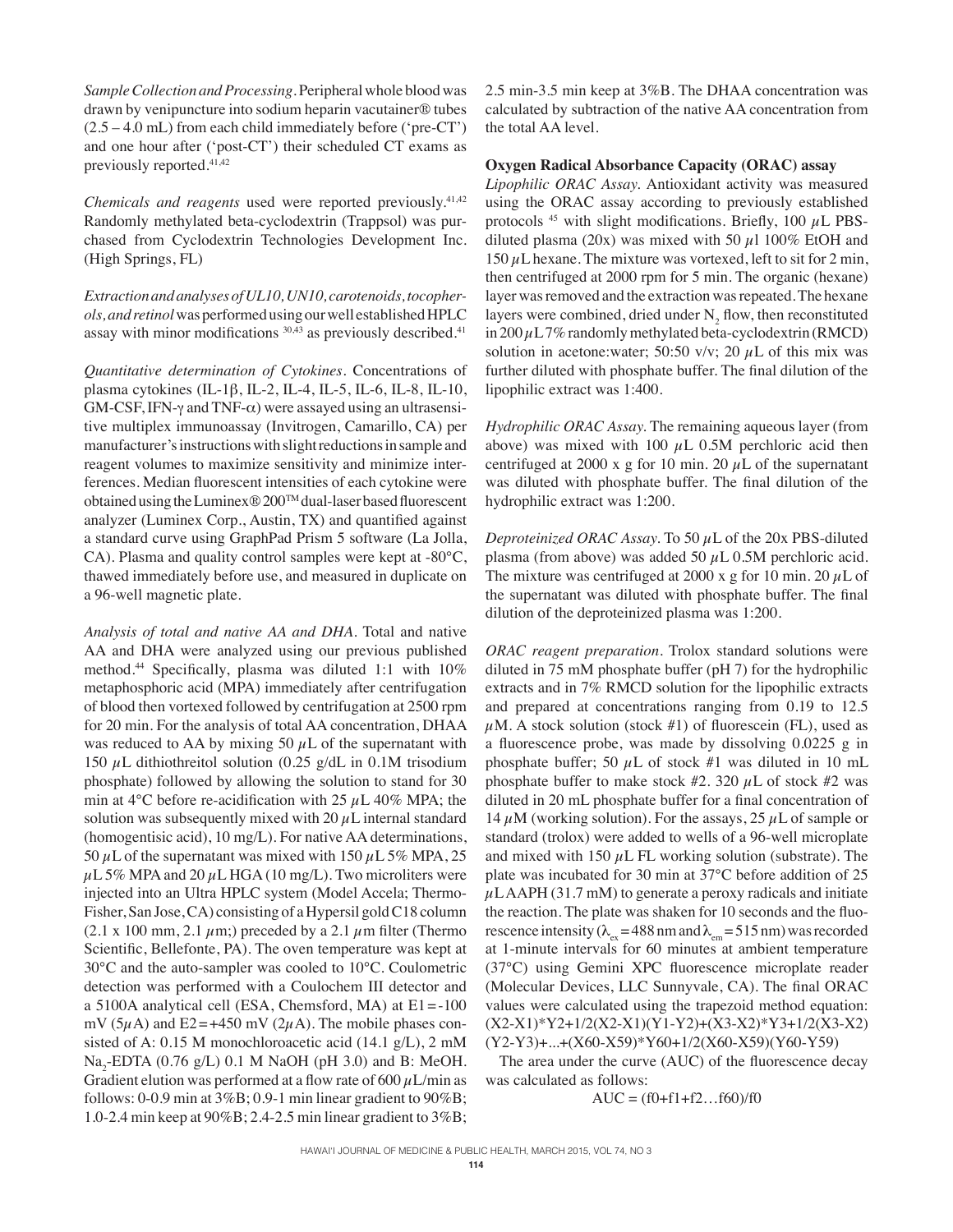The corresponding net AUC was obtained as follows: Net  $AUC = AUC_{sample} - AUC_{blank}$ 

The isolation of lymphocytes from whole blood, calculation of organ and blood doses, and subsequent  $\gamma$ -H2AX detection was described previously.<sup>42</sup>

## **Statistical Analysis**

*LPM+Q10, Redox status, ORAC, cytokines, and* g*-H2AX.* Data analyses were performed using SAS 9.3 statistical software (SAS Institute, Cary, NC) and/or Excel (Microsoft, Seattle, WA). Details were described previously.<sup>41,42</sup> The significance level was set at  $P < .05$ .

## Results

Characteristics of the participants have been described previously<sup>41</sup> and are presented in Table 1. The children ranged in age from 3 months to 6 years. Twelve children received CT scans in the head region while the remaining children received CT scans of the abdomen  $(n=3)$ , neck  $(n=1)$  or chest  $(n=1)$  region. The CT and effective doses ranged from 92.46 to 525.55 mGy-cm, equivalent to 0.78 to 11.30 mSv, respectively.

In our previous report investigating *in vivo* changes in LPM levels,<sup>41</sup> we observed significant decreases in post-versus pre-CT plasma levels of numerous LPM, which were in contrast to the increases (albeit non significant) noted in post-CT plasma levels of UN10 and UL10. These changes are shown in Table2.

| Table 2. Pre- Versus Post-CT Changes in Plasma LPM Levels* |               |               |        |                 |      |  |  |  |  |  |
|------------------------------------------------------------|---------------|---------------|--------|-----------------|------|--|--|--|--|--|
| Analyte                                                    | Pre-CT        | Post-CT       |        | Post- to Pre-CT |      |  |  |  |  |  |
|                                                            | mean±SD       | mean±SD       | mean % | r               | P    |  |  |  |  |  |
| UL10 (nM)                                                  | $344 \pm 232$ | $427+221$     | 124%   | 0.55            | .17  |  |  |  |  |  |
| UN10 (nM)                                                  | $62 + 49$     | $68 + 53$     | 108%   | 0.93            | .35  |  |  |  |  |  |
| TQ10 (nM)                                                  | 406±258       | $495 + 254$   | 122%   | 0.63            | .16  |  |  |  |  |  |
| UN10/TQ10 (%)                                              | 17±0          | 13±0          | 76%    | 0.56            | .18  |  |  |  |  |  |
| tr LUT (ng/mL)                                             | $65 + 33$     | $63 + 31$     | 96%    | 0.99            | .03  |  |  |  |  |  |
| tr ZEA (ng/mL)                                             | 21±10         | 21±10         | 97%    | 0.99            | .09  |  |  |  |  |  |
| Tot. tr LUT/ZEA (ng/mL)                                    | $87 + 42$     | $83 + 40$     | 96%    | 0.99            | .03  |  |  |  |  |  |
| Tot. cis LUT/ZEA (ng/mL)                                   | $44 + 22$     | $44 + 22$     | 99%    | 0.99            | .46  |  |  |  |  |  |
| tr AH-LUT (ng/mL)                                          | $29 + 15$     | $27 + 14$     | 95%    | 0.99            | .01  |  |  |  |  |  |
| cis AH-LUT (ng/mL)                                         | $18 + 10$     | 17±9          | 96%    | 0.99            | .10  |  |  |  |  |  |
| $\alpha$ CRX (ng/mL)                                       | $18\pm8$      | $17\pm8$      | 95%    | 0.98            | .047 |  |  |  |  |  |
| $tr$ $BCRX$ (ng/mL)                                        | $103 + 86$    | $96 + 78$     | 92%    | 0.99            | .02  |  |  |  |  |  |
| cis BCRX (ng/mL)                                           | $28 + 20$     | $27 + 19$     | 97%    | 0.97            | .54  |  |  |  |  |  |
| Tot.LYCOP (ng/mL)                                          | 395±308       | $365 \pm 273$ | 92%    | 0.99            | .03  |  |  |  |  |  |
| tr LYC (ng/mL)                                             | $119 + 89$    | $111 \pm 83$  | 93%    | 0.99            | .02  |  |  |  |  |  |
| 5 cis-lyc (ng/mL)                                          | 183±158       | 167±138       | 92%    | 0.99            | .03  |  |  |  |  |  |
| DHLYC (ng/mL)                                              | $93 + 72$     | $87 + 63$     | 93%    | 0.99            | .06  |  |  |  |  |  |
| $\alpha$ CAR (ng/mL)                                       | $32 + 32$     | $30 + 31$     | 94%    | 0.99            | .04  |  |  |  |  |  |
| tr BCAR (ng/mL)                                            | $126 + 73$    | 116±68        | 92%    | 0.99            | .01  |  |  |  |  |  |
| cis BCAR (ng/mL)                                           | 10±7          | 8±4           | 82%    | 0.72            | .15  |  |  |  |  |  |
| Tot.BCAR (ng/mL)                                           | 136±78        | $124 + 72$    | 92%    | 0.98            | .01  |  |  |  |  |  |
| Tot. CAROT (ng/mL)                                         | 890±473       | 831±428       | 93%    | 0.99            | .004 |  |  |  |  |  |
| δTOC (ng/mL)                                               | $519 \pm 35$  | $506 \pm 38$  | 97%    | 0.59            | .12  |  |  |  |  |  |
| $B + \gamma TOC$ (ng/mL)                                   | 1256±533      | 1181±464      | 94%    | 0.97            | .04  |  |  |  |  |  |
| $\alpha$ TOC (ng/mL)                                       | 7675±2334     | 7218±2149     | 94%    | 0.97            | .01  |  |  |  |  |  |
| Tot.TOC (ng/mL)                                            | 9450±2452     | 8904±2217     | 94%    | 0.96            | .005 |  |  |  |  |  |
| tr RET (ng/mL)                                             | $294 + 88$    | 285±93        | 97%    | 0.96            | .19  |  |  |  |  |  |

\*n=17 children. Table re-used with permission from Halm, 2014.<sup>41</sup>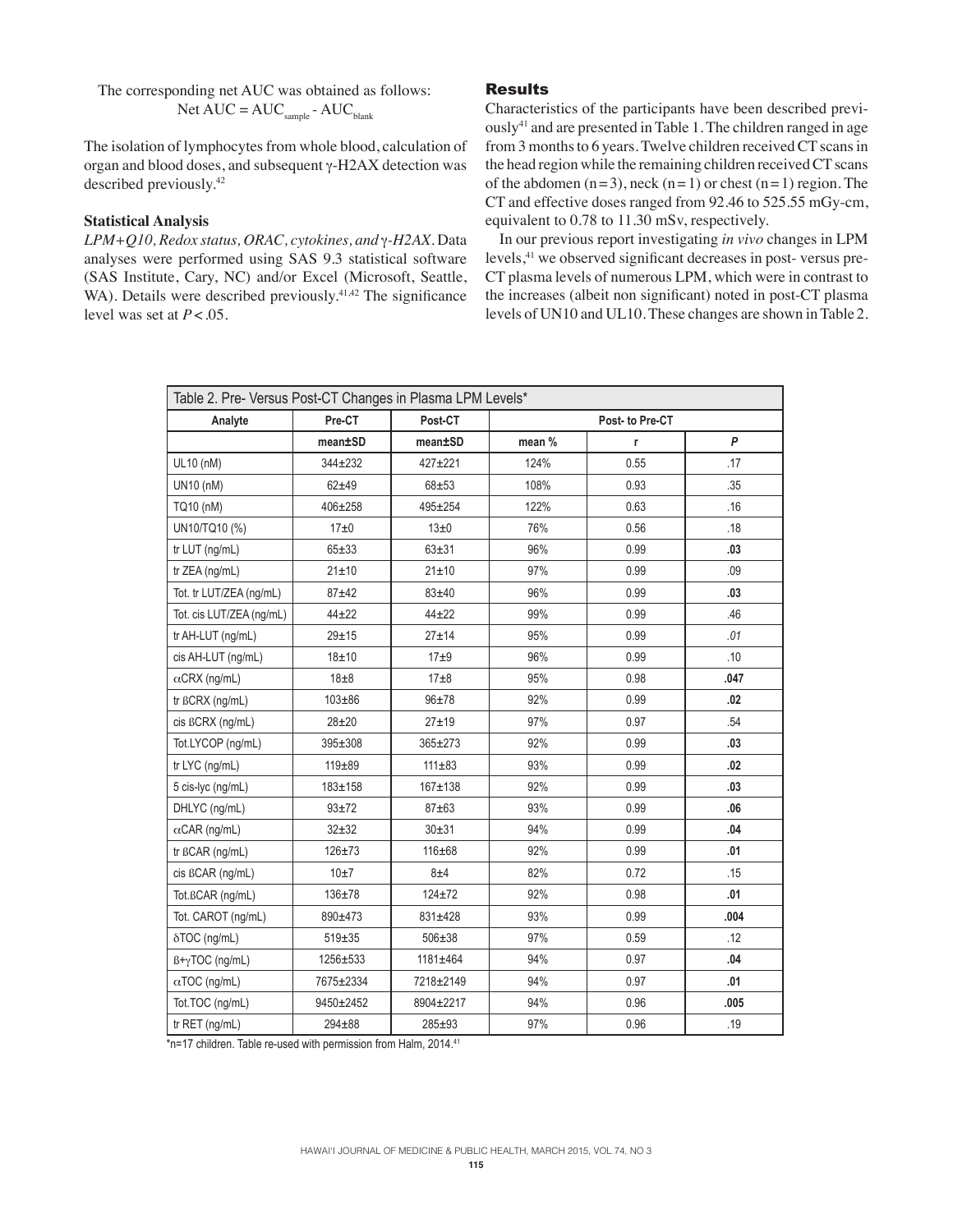Our study evaluating the effects of low dose IR from CT scans on lymphocytic  $\gamma$ -H2AX foci<sup>42</sup> (marker of DNA damage) led to observations of dose-dependent increases in  $\gamma$ -H2AX foci post-CT exam  $(P = .046)$  among the 3 young children examined (patient ID 15, 16 and 17; Table 1). CT-induced mean IR blood doses of 0.22 to 1.22 mGy led to mean pre- to post CT increases of 0.96 to 1.95 foci per cell (Figure 1) with an average doubling (102%) of foci per cell between the lowest and highest IR dose. changes (Table 3). Average AA levels increased significantly (6.19±4.75 vs 8.32±5.00; *P*=.003) while DHAA levels were decreased (3.54±3.27 vs 2.47±1.86, *P*=.057) post-CT with borderline significance whereas the redox status (DHAA/total AA) was dramatically lowered (43% to 30%) post- $CT(P = .008;$ Table 4). The ORAC assay showed non-significant post-CT changes in mean lipophilic (4.46±2.51 vs 4.33±2.32; *P*=.73), hydrophilic  $(7.73\pm 2.63 \text{ vs } 7.45\pm 1.29; P = .70)$  and deproteinated plasma extracts (8.20±3.05 vs 9.44±2.73; *P*=.23, Table 5).





Figure 1. Post-CT (red bars) versus pre-CT (blue bars) changes in lymphocytic γ-H2AX foci from 3 young children as a function of CTinduced IR dose (expressed in blood dose [mGy] and in effective dose [mSv]); the means of the average foci per cell are presented. Error bars represent standard deviations between means of blinded duplicate analyses. Figure re-used with permission from Halm, 2014.<sup>42</sup>

| Table 3. Post- versus pre-CT changes in inflammatory cytokines* |               |        |                   |               |        |                   |          |  |  |  |
|-----------------------------------------------------------------|---------------|--------|-------------------|---------------|--------|-------------------|----------|--|--|--|
| Analyte                                                         | Pre-CT        |        |                   |               |        |                   |          |  |  |  |
|                                                                 | range         | median | mean±SD           | range         | median | mean±SD           | $P^{**}$ |  |  |  |
| GM-CSF (pg/mL)                                                  | 2.11-168.1    | 4.88   | 20.68±41.12       | 1.43-204.46   | 4.71   | $23.46 \pm 47.12$ | .34      |  |  |  |
| IFN- $\gamma$ (pg/mL)                                           | $0.3 - 42.85$ | 1.17   | $4.09 \pm 9.86$   | 0.22-35.03    | 1.14   | $3.26 \pm 7.63$   | .21      |  |  |  |
| TNF- $\alpha$ (pg/mL)                                           | 0.44-96.89    | 3.50   | $11.78 \pm 21.81$ | 0.10-161.48   | 2.67   | $14.71 \pm 34.57$ | .51      |  |  |  |
| $IL-1B$ (pg/mL)                                                 | $0.16 - 2.92$ | 0.77   | $1.01 \pm 0.78$   | $0.15 - 4.27$ | 0.69   | $0.97+0.96$       | .53      |  |  |  |
| $IL-2$ (pg/mL)                                                  | 0.94-56.84    | 4.92   | $9.02 \pm 12.52$  | 1.32-63.06    | 4.23   | $9.77 \pm 15.01$  | .82      |  |  |  |
| $IL-4$ (pg/mL)                                                  | 1.67-76.13    | 6.20   | 13.96±19.24       | 1.6-114.84    | 6.34   | $15.44 \pm 25.16$ | .68      |  |  |  |
| $IL-5$ (pg/mL)                                                  | 1.91-5.58     | 2.48   | $2.92 \pm 1.06$   | 1.88-6.51     | 2.41   | $2.87 \pm 1.19$   | .44      |  |  |  |
| $IL-6$ (pg/mL)                                                  | 0.89-69.61    | 4.56   | $10.87 \pm 15.46$ | 1.04-69.93    | 4.65   | 11.00±15.17       | .77      |  |  |  |
| $IL-8$ (pg/mL)                                                  | 5.36-150.94   | 16.21  | $25.02 \pm 32.06$ | 3.64-53.15    | 12.62  | $16.54 \pm 12.75$ | .14      |  |  |  |
| $IL-10$ (pg/mL)                                                 | 3.28-100.22   | 10.43  | $20.53 \pm 28.01$ | 2.81-117.11   | 10.64  | $20.5 \pm 27.28$  | .22      |  |  |  |

\*N=17 children. \*\*comparison of pre-to post-CT means using student's t-test.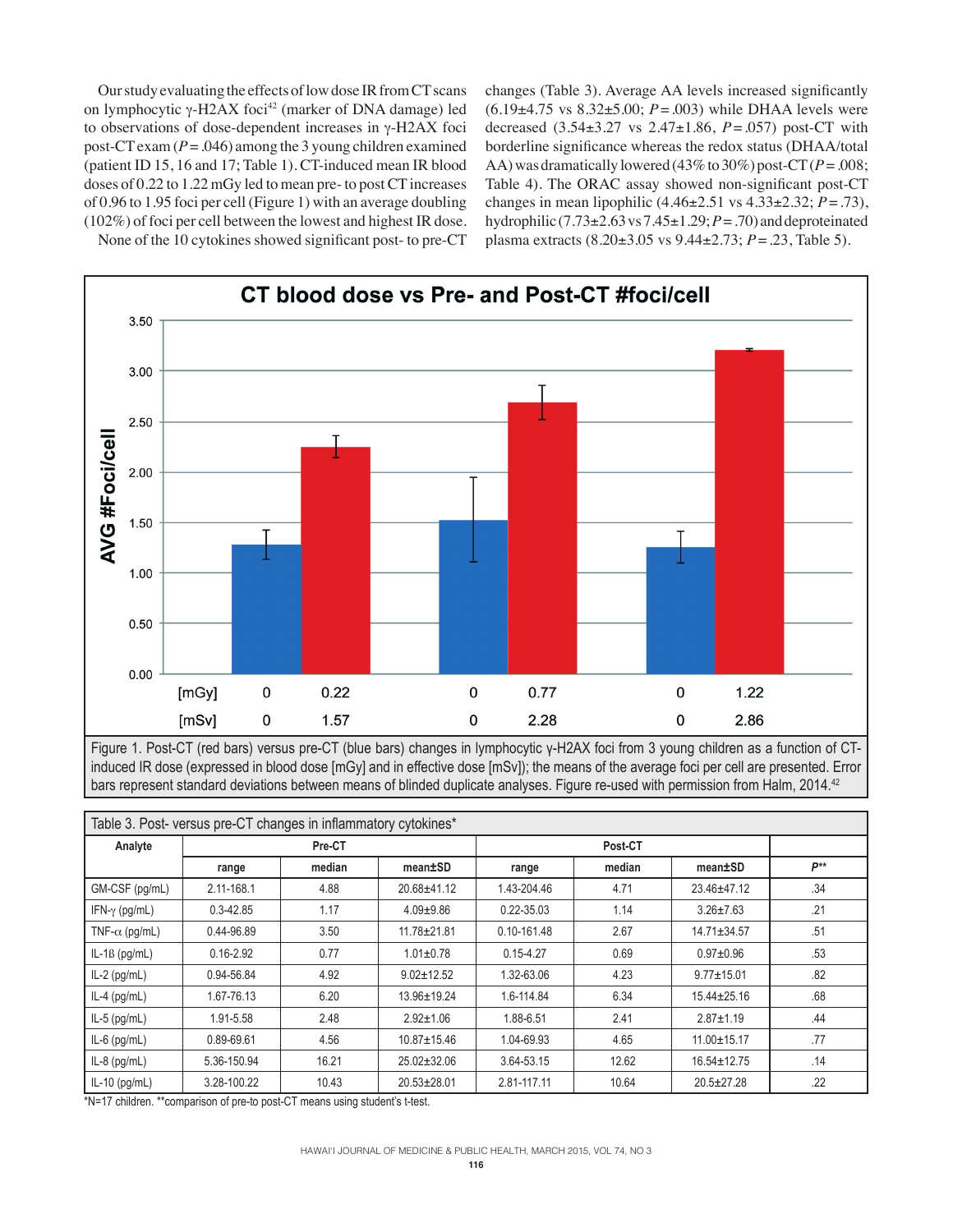| Table 4. Pre- versus post-CT changes in ascorbic acid, dehydroascorbic acid and total vitamin C <sup>*</sup> |            |        |                 |                 |       |                 |      |  |  |  |
|--------------------------------------------------------------------------------------------------------------|------------|--------|-----------------|-----------------|-------|-----------------|------|--|--|--|
| Analyte                                                                                                      |            | Pre-CT |                 |                 |       |                 |      |  |  |  |
|                                                                                                              | range      | median | mean±SD         | median<br>range |       | mean±SD         | D**  |  |  |  |
| Ascorbic acid $(\mu g/mL)$                                                                                   | 0.63-14.14 | 4.30   | $6.19 + 4.75$   | $0.71 - 17.35$  | 8.63  | $8.32 + 5.00$   | .003 |  |  |  |
| Dehydroascorbic acid $(\mu g/mL)$                                                                            | 0.66-15.18 | 3.06   | $3.54 \pm 3.27$ | $0.34 - 8.43$   | 2.55  | $2.47 \pm 1.86$ | .057 |  |  |  |
| Total Vitamin C $(\mu q/mL)$                                                                                 | 2.83-20.06 | 8.06   | $9.74 \pm 4.81$ | 3.25-18.06      | 10.00 | $10.78 + 4.57$  | .033 |  |  |  |
| Dehydroascorbic acid/Total Vitamin C (%)                                                                     | 5-92%      | 43%    | $43 \pm 27%$    | 2-78%           | 28%   | $30+25%$        | .008 |  |  |  |

\*N=17 children. \*\*comparison of pre-to post-CT means using student's t-test.

| Table 5. Oxygen radical absorbance capacity of lipophilic, hydrophilic and deproteinated plasma pre- and post-CT extracts* |            |        |                 |               |        |                 |              |        |             |     |
|----------------------------------------------------------------------------------------------------------------------------|------------|--------|-----------------|---------------|--------|-----------------|--------------|--------|-------------|-----|
| Analyte                                                                                                                    |            | Pre-CT |                 | Post-CT       |        |                 | Pre-/Post-CT |        |             |     |
|                                                                                                                            | range      | median | mean±SD         | range         | median | mean±SD         | range        | median | mean±SD     | D** |
| lipophilic plasma extract $(\mu M)^{***}$                                                                                  | 1.32-9.38  | 3.74   | $4.46 \pm 2.51$ | $0.92 - 8.48$ | 3.59   | $4.33 \pm 2.32$ | 49-274%      | 91%    | $113+57%$   | .73 |
| hydrophilic plasma extract $(\mu M)$ ****                                                                                  | 5.13-16.43 | 6.94   | $7.73 \pm 2.63$ | 5.93-10.84    | 7.23   | $7.45 \pm 1.29$ | 77-270%      | 90%    | $106 + 45%$ | .70 |
| deproteinated plasma extract $(\mu M)^{***}$                                                                               | 3.40-15.20 | 6.99   | $8.20 \pm 3.05$ | 5.17-14.01    | 10.30  | $9.44 \pm 2.73$ | 47-251%      | 78%    | $95 + 52%$  | .23 |

\*N=17 children. \*\*comparison of pre-to post-CT means using student's t-test. \*\*\*1:400 diluted. \*\*\*\*1:200 diluted.

## **Discussion**

IR from CT scans has been well documented to elicit a wide variety of detrimental cellular responses. IR such as x-rays are able to ionize surrounding atoms and molecules<sup>1</sup> and, in the process, generate highly reactive free radicals. In humans, hydroxyl molecules are common targets of ionization due to the abundance of water in the body. The resultant hydroxyl radicals can damage relevant biological systems and can lead to DNA lesions, base damage, and protein cross-links all of which can lead to the induction of fatal cancers.1,14 This damage is most pronounced in children owing to their higher radiosensitivity, higher risk of cumulative exposure, and longer life expectancy than adults.<sup>46,47</sup>

In this report, we reviewed and reported new findings from our pilot study that investigated whether low-dose IR from medically indicated CT scans would lead to plasma biomarker changes in young children. From our previous study<sup>41</sup> we observed significant decreases in all major LPM levels post-CT, which we deemed may have been due to the scavenging and degradation of free radicals, a process that would help to prevent cellular and tissue damage formed by the IR. Antioxidants such as tocopherols, carotenoids (eg, lutein,  $\beta$ -cryptoxanthin, zeaxanthin) and CoQ10 (eg, UL10) have been shown to remove peroxyl radicals (ROO·) or prevent the formation of hydro-peroxides from radicals such as singlet oxygen ( ${}^{1}O_{2}$ ) thus interrupting the propagation of lipid peroxidation<sup>48-50</sup> and, in the process, becoming radicals. The resulting antioxidant radicals can be considerably stabilized via aromatic delocalization and subsequently reduced back to non-radical forms by AA or other intracellular reductants.50

None of the 10 cytokines analyzed showed significant pre- to post-CT changes. Although low dose IR can have antiinflammatory effects and larger doses can possibly increase

serum cytokine concentrations, it is possible that in our study either cytokine release was altered more than one hour after CT or the IR dose was too low to show any detectable effects on cytokine levels.

The parallel increase and decrease in AA and DHAA levels post-CT, respectively, (Table 4) may be due to the intracellular recycling of AA from its oxidized form (DHAA) to maintain adequate AA levels as a self-protection mechanism from irreversible decomposition or as a rebound effect through increased shredding from cellular pools into the circulation after blood levels decreased or as a result of cell death.

The non-significant changes in TAC of lipophilic, hydrophilic, and deproteinated plasma extracts in post-CT samples may indicate that the CT-induced IR did not compromise antioxidant capacity in the blood and suggests that other plasma antioxidant may have assisted in the quenching of free radicals, which would corroborate their decreased concentrations post-CT. Alternatively, the ORAC assay may not be sensitive or specific enough to detect the minimal changes in these antioxidant capacities. The employed ORAC method is an inhibition assay based on the antioxidant capacity of a sample to inhibit the thermally decomposed products of AAPH, an azo-radical initiator,<sup>45</sup> namely alkyl-peroxy (ROO·) radicals.<sup>51</sup> However, quantification of AAPH generated radicals from a previous electron paramagnetic resonance study showed that the thermal decomposition of AAPH generates alkyl-oxy (RO) rather than ROO· radicals<sup>52</sup> thus indicating that the employed ORAC assay may not be scavenging the specific radicals.

As reported previously,<sup>42</sup> the  $\gamma$ -H2AX foci analysis of the 3 children (Table 1) revealed a significant induction of  $\gamma$ -H2AX foci post-CT despite the very low IR doses used - effective doses as low as 1.57 mSv corresponding to a blood dose of 0.22 mGy. The IR doses applied in our study are much lower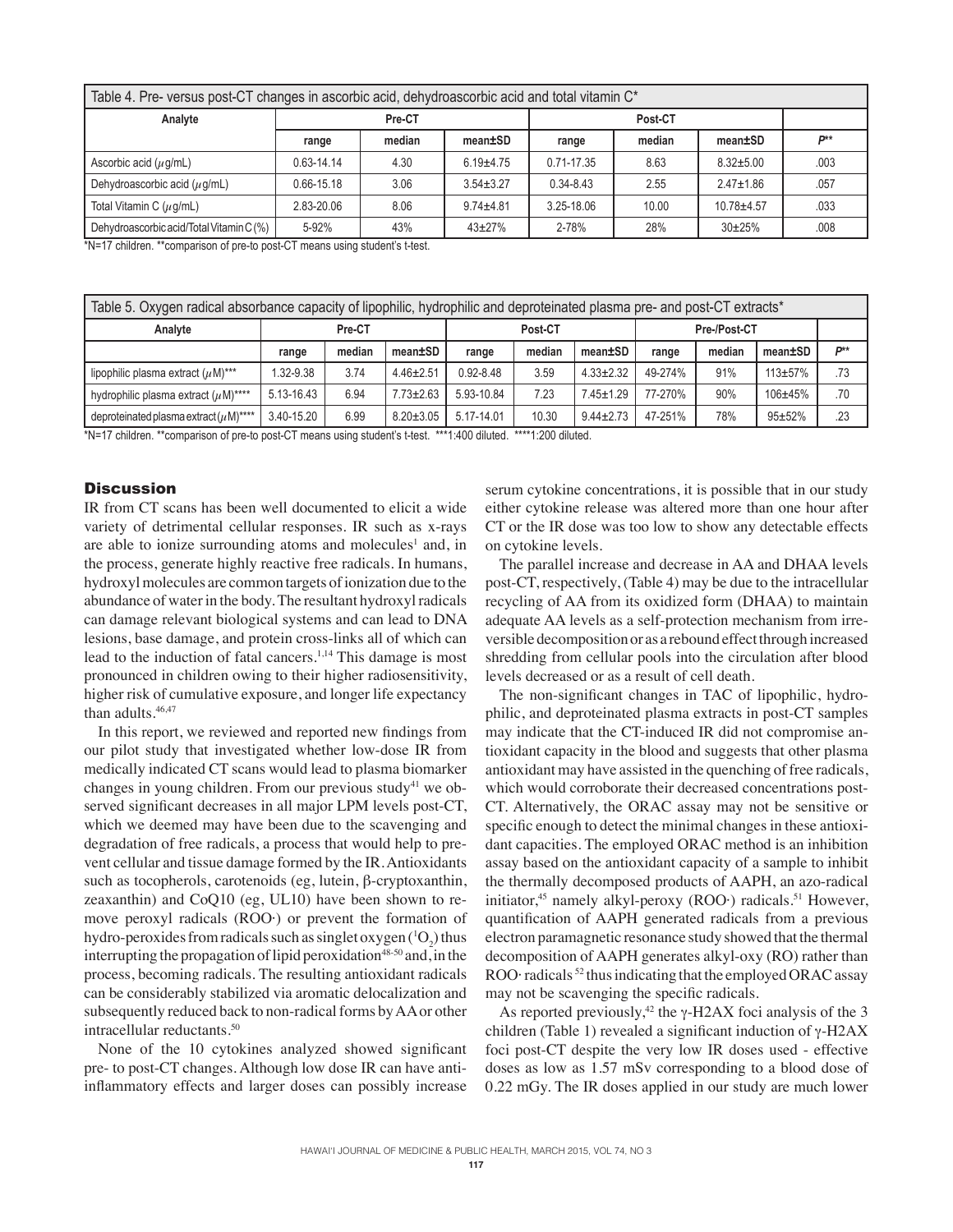than other studies measuring  $\gamma$ -H2AX foci after CT exams  $53,54$ which demonstrates the high sensitivity of the employed  $\gamma$ -H2AX assay and indicates the reliability of the assay to evaluate the effects of low dose IR relevant to the general population.

At present, cancer risk estimations for low dose IR are based on the linear-no-threshold (LNT) model. This hypothetical model extrapolates cancer risks from well-verified moderate to high dose IR data from exposed populations (mostly Japanese atomic bomb and Chernobyl survivors) to lower IR dose ranges on the assumption that cellular effects such as DNA damage occur in direct proportion to IR exposure at all levels. In this context, the LNT model implies that no threshold level can be considered risk-free.55,56 Although our findings support the LNT hypothesis and imply a causal role of CT for the observed changes even at very low IR doses, these results are very preliminary and need to be confirmed with larger sample sizes.

## Conclusion

The results of our pilot study suggest that low-dose IR has the ability to influence the antioxidant systems and trigger detrimental responses in young children undergoing CT scans. Many of the plasma LPM levels were decreased while dosedependent increases in y-H2AX foci (biomarker for DNA DSB) were observed. Children exposed to IR for diagnostic medical reasons are part of a large and growing population. When possible and appropriate CT should be replaced with non-ionizing techniques such as ultrasound or magnetic resonance imaging. Our findings need to be confirmed and expanded in future studies with larger sample sizes.

#### Funding

The University of Hawai'i Cancer Center Developmental Fund and the National Institute of Allergy and Infectious Diseases U19 AI067773.

## Conflict of Interest

None of the authors identify any conflict of interest.

#### Acknowledgements

We wish to thank the children and their parents who participated in the study. We would also like to thank Mr. Ronald Frick MS, from the Gamma Corporation for his assistance in the computed tomography parameters and calculations and Robert DiMauro MD, and the CT technicians from Kapi'olani Medical Center for Women and Children for their contributions with CT analyses. We thank Drs. Yunghans and Garcia for recruiting patients.

Authors' Affiliations:

- Columbia University College of Physicians and Surgeons, New York, NY (BMH) - Natural Products and Experimental Therapeutics Program, University of Hawai'i Cancer Center, Honolulu, HI (AAF, JFL, XL, LJC)

- Prevention and Control Program, University of Hawai'i Cancer Center, Honolulu, HI (IP)

- Office of Public Health Studies, University of Hawai'i John A Burns School of Medicine, Honolulu, HI (RVC)

- Columbia University Medical Center, Center for Radiological Research, New York, NY (HCT, DJB)

Correspondence to:

Adrian A. Franke PhD; University of Hawai'i Cancer Center, 701 Ilalo St., Honolulu, HI 96813; Ph: (808) 586-3008; E-mail: adrian@cc.hawaii.edu

#### References

- 1. Brenner DJ, Hall EJ. Computed tomography--an increasing source of radiation exposure. *N Engl J Med.* Nov 29 2007;357(22):2277-2284.
- 2. White KS. Invited article: helical/spiral CT scanning: a pediatric radiology perspective. *Pediatr Radiol.* 1996;26(1):5-14.
- 3. Larson DB, Johnson LW, Schnell BM, Goske MJ, Salisbury SR, Forman HP. Rising use of CT in child visits to the emergency department in the United States, 1995-2008. *Radiology.* Jun 2011;259(3):793-801.
- Frush DP, Donnelly LF. Helical CT in children: technical considerations and body applications. *Radiology.* Oct 1998;209(1):37-48.
- 5. Fahimi J, Herring A, Harries A, Gonzales R, Alter H. Computed tomography use among children presenting to emergency departments with abdominal pain. *Pediatrics.* Nov 2012;130(5):e1069- 1075.
- 6. Blackwell CD, Gorelick M, Holmes JF, Bandyopadhyay S, Kuppermann N. Pediatric head trauma: changes in use of computed tomography in emergency departments in the United States over time. *Ann Emerg Med.* Mar 2007;49(3):320-324.
- 7. Cohen JS, Jamal N, Dawes C, Chamberlain JM, Atabaki SM. Cranial computed tomography utilization for suspected ventriculoperitoneal shunt malfunction in a pediatric emergency department. *J Emerg Med.* Apr 2014;46(4):449-455.
- Brenner DJ. Estimating cancer risks from pediatric CT: going from the qualitative to the quantitative. *Pediatr Radiol.* Apr 2002;32(4):228-221; discussion 242-224.
- 9. Frush DP, Donnelly LF, Rosen NS. Computed tomography and radiation risks: what pediatric health care providers should know. *Pediatrics.* Oct 2003;112(4):951-957.
- 10. Pearce MS, Salotti JA, Little MP, et al. Radiation exposure from CT scans in childhood and subsequent risk of leukaemia and brain tumours: a retrospective cohort study. *Lancet.* Aug 4 2012;380(9840):499-505.
- 11. Mathews JD, Forsythe AV, Brady Z, et al. Cancer risk in 680,000 people exposed to computed tomography scans in childhood or adolescence: data linkage study of 11 million Australians. *BMJ.* 2013;346:f2360.
- 12. Hall P, Adami HO, Trichopoulos D, et al. Effect of low doses of ionising radiation in infancy on cognitive function in adulthood: Swedish population based cohort study. *BMJ.* Jan 3 2004;328(7430):19.
- 13. Paterson A, Frush DP, Donnelly LF. Helical CT of the body: are settings adjusted for pediatric patients? *AJR Am J Roentgenol.* Feb 2001;176(2):297-301.
- 14. Brenner DJ, Doll R, Goodhead DT, et al. Cancer risks attributable to low doses of ionizing radiation: assessing what we really know. *Proc Natl Acad Sci U S A.* Nov 25 2003;100(24):13761-13766.
- 15. Sedelnikova OA, Rogakou EP, Panyutin IG, Bonner WM. Quantitative detection of (125) IdU-induced DNA double-strand breaks with gamma-H2AX antibody. *Radiat Res.* Oct 2002;158(4):486-492.
- 16. Rogakou EP, Pilch DR, Orr AH, Ivanova VS, Bonner WM. DNA double-stranded breaks induce histone H2AX phosphorylation on serine 139. *J Biol Chem.* Mar 6 1998;273(10):5858-5868.
- Rogakou EP, Boon C, Redon C, Bonner WM. Megabase chromatin domains involved in DNA double-strand breaks in vivo. *J Cell Biol.* Sep 6 1999;146(5):905-916.
- 18. Rothkamm K, Kruger I, Thompson LH, Lobrich M. Pathways of DNA double-strand break repair during the mammalian cell cycle. *Mol Cell Biol.* Aug 2003;23(16):5706-5715.
- 19. Rothkamm K, Lobrich M. Evidence for a lack of DNA double-strand break repair in human cells exposed to very low x-ray doses. *Proc Natl Acad Sci U S A.* Apr 29 2003;100(9):5057-5062.
- 20. Fernandez-Capetillo O, Lee A, Nussenzweig M, Nussenzweig A. H2AX: the histone guardian of the genome. *DNA Repair (Amst).* Aug-Sep 2004;3(8-9):959-967.
- 21. Pilch DR, Sedelnikova OA, Redon C, Celeste A, Nussenzweig A, Bonner WM. Characteristics of gamma-H2AX foci at DNA double-strand breaks sites. *Biochem Cell Biol.* Jun 2003;81(3):123- 129.
- 22. Palace VP, Khaper N, Qin Q, Singal PK. Antioxidant potentials of vitamin A and carotenoids and their relevance to heart disease. *Free Radic Biol Med.* Mar 1999;26(5-6):746-761.
- 23. Lin AM, Chen KB, Chao PL. Antioxidative effect of vitamin D3 on zinc-induced oxidative stress in CNS. *Ann N Y Acad Sci.* Aug 2005;1053:319-329.
- 24. Krinsky NI, Johnson EJ. Carotenoid actions and their relation to health and disease. *Mol Aspects Med.* Dec 2005;26(6):459-516.
- 25. Packer L. Antioxidant action of carotenoids in vitro and in vivo and protection against oxidation of human low-density lipoproteins. *Ann N Y Acad Sci.* Dec 31 1993;691:48-60.
- 26. Wiseman H. Vitamin D is a membrane antioxidant. Ability to inhibit iron-dependent lipid peroxidation in liposomes compared to cholesterol, ergosterol and tamoxifen and relevance to anticancer action. *FEBS Lett.* Jul 12 1993;326(1-3):285-288.
- 27. Gille L, Rosenau T, Kozlov AV, Gregor W. Ubiquinone and tocopherol: dissimilar siblings. *Biochem Pharmacol.* Aug 1 2008;76(3):289-302.
- 28. Barshop BA, Gangoiti JA. Analysis of coenzyme Q in human blood and tissues. *Mitochondrion.*  Jun 2007;7 Suppl:S89-93.
- 29. Ernster L, Dallner G. Biochemical, physiological and medical aspects of ubiquinone function. *Biochim Biophys Acta.* May 24 1995;1271(1):195-204.
- 30. Franke AA, Morrison C. M., Bakke J. L., Custer L.J., Cooney, R.V. Coenzyme Q10 in human blood: native levels and determinants for oxidation during processing and storage. *Free Radic Biol Med.* Mar 11 2010;48:1610-1617.
- Stocker R, Bowry VW, Frei B. Ubiquinol-10 protects human low density lipoprotein more efficiently against lipid peroxidation than does alpha-tocopherol. *Proc Natl Acad Sci U S A.* Mar 1 1991;88(5):1646-1650.
- 32. Weber C, Sejersgard Jakobsen T, Mortensen SA, Paulsen G, Holmer G. Antioxidative effect of dietary coenzyme Q10 in human blood plasma. *Int J Vitam Nutr Res.* 1994;64(4):311-315.
- 33. Bowry VW, Stanley KK, Stocker R. High density lipoprotein is the major carrier of lipid hydroperoxides in human blood plasma from fasting donors. *Proc Natl Acad Sci U S A.* Nov 1 1992;89(21):10316-10320.

HAWAI'I JOURNAL OF MEDICINE & PUBLIC HEALTH, MARCH 2015, VOL 74, NO 3